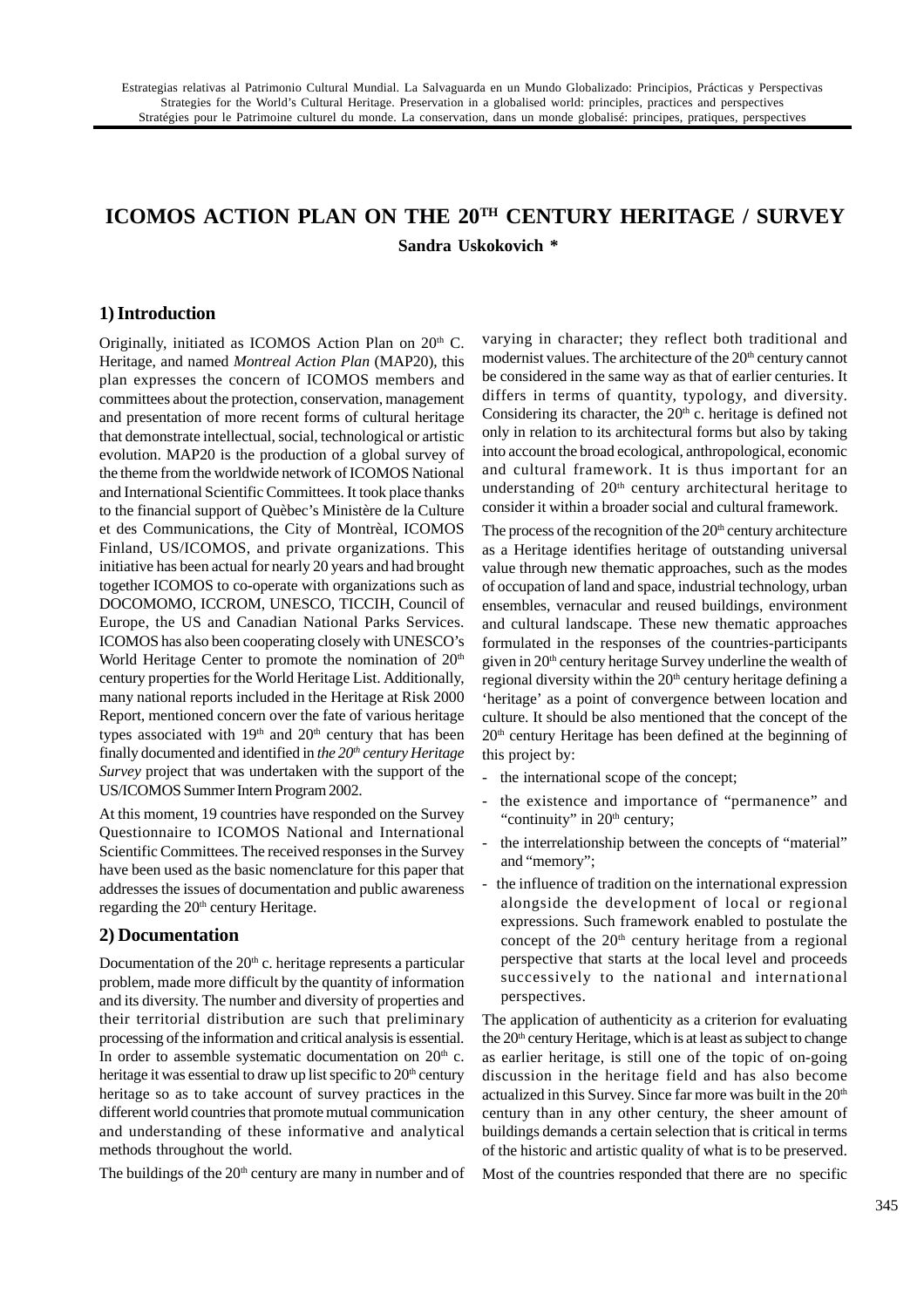riteria regarding the listing of the  $20<sup>th</sup>$  c. heritage properties. The methodology that has been adopted for the identification of the  $20<sup>th</sup>$  century heritage is "significance" based, that includes either or both: historical, architectural, technological, cultural-social and national significance.

In the same way that countries participants are not specific regarding the criteria for the identification/recognition of the 20th century Heritage, most of them do not define a legal or regulatory constraint for its listing and protection (see Table I).

Responses regarding the issue of time constraint for the recognition, evidence that there is still a great caution in approaching post-war heritage what becomes verified by imposed '50 years' time constraints as a minimum age for listing of  $20<sup>th</sup>$  c. heritage.

One may argue that by removing and/or changing the legislated '50 year' ('fifty year rule' for listing) cutoff date would enable professionals to more consciously expand the notion of heritage and create a more inclusive, representative register of historic places. This hypothesis raises a whole series of following questions such as: "Would not this initiative only make more difficult to choose what to save and what to demolish since this section of the heritage is recent, abundant in examples, wide-ranging and diverse in character? Would such approach produce only quantitative contribution to  $20<sup>th</sup>$  c. Heritage List, resulting in informative publication without control on how these properties will be utilized. Is time constraint necessary in order to allow sufficient time for historical perspective and scientific analysis? Also, can we have sufficient critical distance to judge the outstanding universal value of a product of our generation?" These are the questions that need to be answered, and we hope that this Survey on the  $20<sup>th</sup>$  century Heritage could be used as a springboard for identifying and establishing a criteria regarding legal, time and other constraints regarding the recognition of this heritage.

## **3) Monitoring**

#### **Type of Recognition**

Countries-participants demonstrate their determinacy of acknowledging the value of significant works taken from the whole range of styles, types and construction methods of the  $20<sup>th</sup>$  century architectural heritage (see Table I for details). The overall impression of the responses received in this survey, suggests and follows the path towards *localizing* universal modernistic concepts. The selection of the  $20<sup>th</sup>$  century heritage properties refers to diverse types of cultural goods, but more important, to their significance to the community.

This section of the  $20<sup>th</sup>$  century heritage Survey relates to the types of recognition that is a reflection of how heritage is evolving in terms of perception which in turn reflects on the methodology for its documentation and recognition. The methodology used in this survey does not correspond to any traditional classification of the heritage according to the architectural style or tendencies that is based purely on the aesthetic terminology but is formulated as thematic survey. The themes included are: type of recognition, time/legal constraint, conservation, youngest features. It is the quality of the total urban concept, that is important and that should bring potential answers to the *place as a whole* rather than focusing on style or authenticity alone.

Considering the all-previous mentioned factors, it should be noted that the responses to this survey does not present coherent list , as well as the responses of the participants to the survey' questionnaire are not in quantitative but also in qualitative way equally contributive. Regarding the previous mentioned, it should be taken into consideration the fact that the national registers vary from each other and we are not completely familiarized with them at this phase of the survey.

## **4) Public awareness**

ICOMOS Action Plan on  $20<sup>th</sup>$  century heritage (MAP20) initiated the understanding of the full diversity of the  $20<sup>th</sup>$ century Heritage including the issues related to its documentation, recognition and conservation with special concern for cultural cross-fertilization and exchanges. The considerations on the constructed  $20<sup>th</sup>$  century heritage elaborated in the Survey relate to a *dynamic concept of Heritage*, which must include the present and future of social life within the framework of sustainable development. This concept places the  $20<sup>th</sup>$  century Heritage within the framework of general expectations of the community, with special attention given to the environment, economic activities, and cultural life. Over and beyond its expression as a work of architecture, the 20<sup>th</sup> century Heritage illustrates a social and cultural vision of community life, which can be situated in its international context through anthropological analysis. The involvement of all sectors of community is needed in the 'construction of values' and participation in the process of evaluation, itself an instrument for the development of new networks and motivation of participation.

The first notion that one becomes aware in dealing with 20<sup>th</sup> century heritage is the "international character" of this recent heritage that is expressed by its international coverage with the exchanges and influences among different regions. The study and promotion of the  $20<sup>th</sup>$  century Heritage offers a unique opportunity for cultural cooperation and dialogue between cultures. The  $20<sup>th</sup>$  century heritage expresses reciprocal influences, transnational artistic currents, the propagation of lifestyles, and underscores the interplay of both great universal tendencies and regional appropriations and original contributions.

MAP20 is intended to express the necessity of raising social and public awareness by understanding what heritage represents to the community. One of the major problems in the public reception of the  $20<sup>th</sup>$  century Heritage is caused by unsuccessful dialogue between professionals and public. Professional language requires certain expertise that the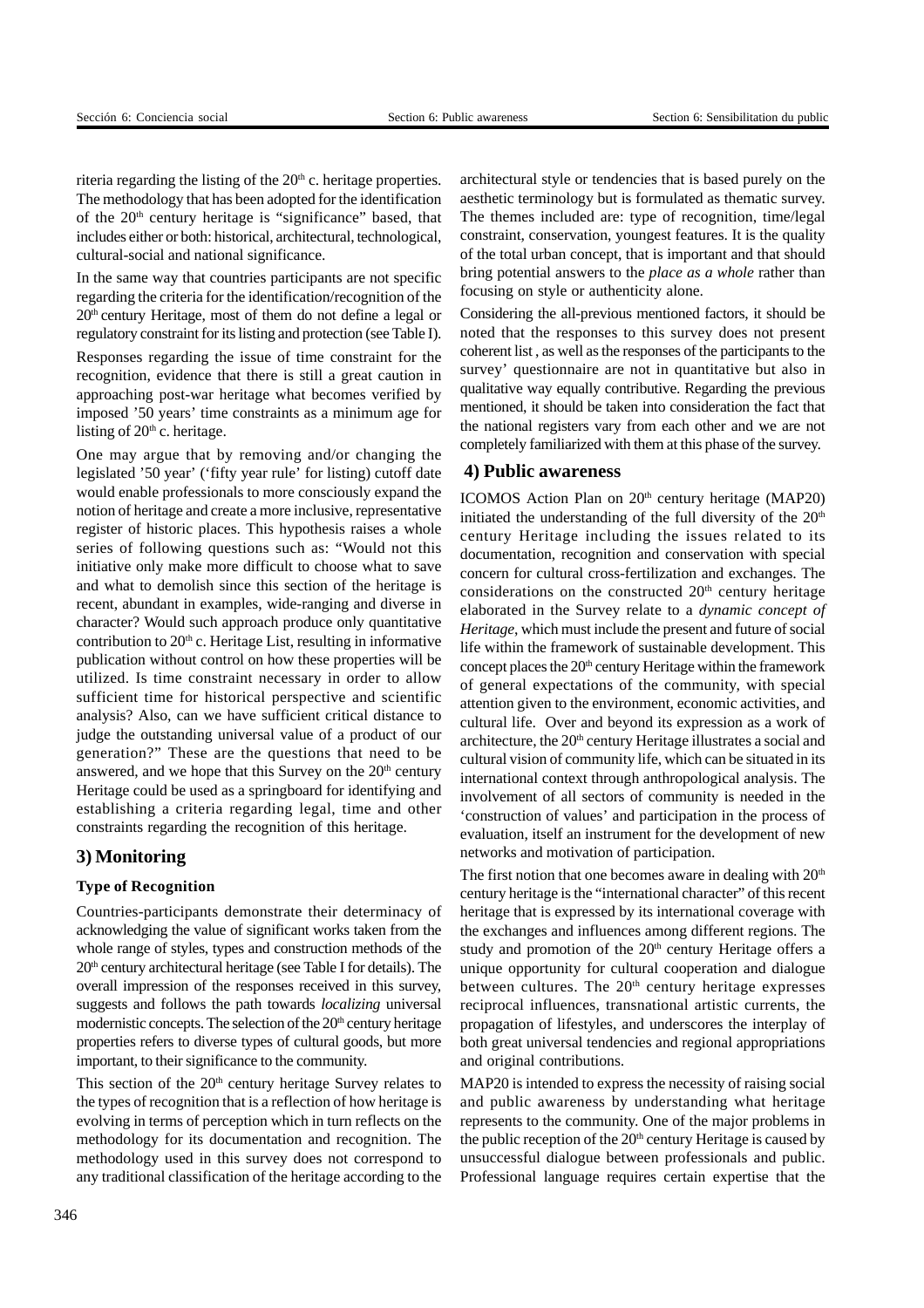public can hardly mastered and instead is being introduced to "the world of heritage" by touristic animators. We are often witnesses of the mere passive role of local inhabitants who participate by being tourists on the site. In order to get the broader audience we seek for the involvement of cultural tourism that will enhance public participation in such a way that it will preserve local differences and prevent the trivialization of human environment.

But far more, when it comes to the public response and receptiveness to the  $20<sup>th</sup>$  century heritage, the same imperatives that establish it such as functionalism, economy of means, total detachment from past and reliance on modern technologies have become the main argument in defining the 20<sup>th</sup> century Heritage for not being "historic" or detached from "history" and by so not accepted in public.

Our argument of raising public awareness is directed to the point when the public will begin to understand the cultural values of their own habitat since such process offers them the opportunity to acquire a sense of identity with their habitat that is modifying rapidly and continuously. Public understanding is not only important in terms of deepening the "metaphysical dimension" of human existence but is also contributing factor in their educational experience.

Notwithstanding the significance of national inventory lists, the contributive factor that evidence the importance and increase of public awareness considering th  $20<sup>th</sup>$  century, is that each country participant has enlisted national selective bibliography of publications relating on  $20<sup>th</sup>$  century heritage and their own local/national activities on  $20<sup>th</sup>$  century heritage and organizing groups. These organizations – ICOMOS, Art Deco Society, 20<sup>th</sup> century Society, National Trusts, DOCOMOMO, and State heritage agencies, perform an advocacy role, raising awareness and promoting interest when places are under threat. On one hand lobbying by some of these groups has resulted in certain places being listed or conserved and on the other hand these groups were instrumental in organization of many activities on 20<sup>th</sup> century heritage such as: seminars, conferences, international symposiums and publications (form leaflets, local newspapers and journals to books and dissertations).

We are hoping that this kind of project will promote awareness of the value and distinctive character of the various forms of the 20<sup>th</sup> century heritage among professionals, the media and the public at large. The co-operation of the ICOMOS National Committees and the participating countries is vital for the recognition, promotion and protection of the 20<sup>th</sup> century Heritage.

# **5) Conclusion**

Survey results suggest that  $20<sup>th</sup>$  century heritage needs wider criteria if it is to be designated as 'historic'. Countries like Finland' and Australia have already adopted the 'wider' criteria whose lists are more culturally and socially diverse in recognizing the broad range of properties and themes as the  $20<sup>th</sup>$  century heritage. The values corresponding to 'wider' criteria must reflect the in-depth of the  $20<sup>th</sup>$  century culture what is not easy task since this kind of approach requires evaluation of the rapidly changing culture.

Finally, this Survey evidences that the concept of the  $20<sup>th</sup>$ century Heritage has been expanded from the exclusive concept of the material culture to the intangible aspects of heritage including industrial heritage, education, cultural landscape, planning, and community life. Such notion expresses the inextricable link between built and non-built environment that compose the  $20<sup>th</sup>$  century heritage as a "whole".

The 20<sup>th</sup> century Heritage should be chosen as exemplar from the vast field of historic heritage as the one that concerns our daily environment most directly. This project-ICOMOS ACTION PLAN on 20<sup>th</sup> century Heritage/Survey evidence that the notion of historic heritage and its practices have spread beyond geographical borders and consequently, due to the new modes of "communication" have gained worldwide recognition. Historic heritage should not be just a phrase that refers above all to an institution but should refer also to a resource for the enjoyment of a community. Our heritage is our "mirror" that raises important issues on the state of society in which we are living.

The remaining question is how to link professional criticism and more direct response of a visually uneducated public to an admittedly unfamiliar, experiential world.

We must be aware that in comparing the taste of public and of professionals we are "walking on the slipping floor". Any kind of aesthetic category such is the question of the taste ( we can recall the numerous debates on the issues of the "style") can not be relevant in establishing any significant criteria since we are entering into subjective field and such, in this case reveals only divergence between two poles. Our intention is to present "humanist"  $20<sup>th</sup>$  c. Heritage that is idea of human habitat rather than some fixed architectural pattern as it is often described.

## \* **Sandra Uskokovich**

Art Historian (University of Zagreb, Croatia). Historic Buildings Conservator (National Committee for Monuments and Sites, Dubrovnik, Croatia; currently on leave of absence). M.A. candidate in Historic Preservation Program (The George Washington University, U.S.). Summer intern 2002 (US/ICOMOS, Washington). Coordinator of the ICOMOS 20<sup>th</sup> century heritage Global Survey (present work).

The 20<sup>th</sup> century heritage Global Survey is an international action plan and a scientific and co-operative program for ICOMOS. With the support of US/ICOMOS, this survey is carried out through all its National and International Committees. The 20<sup>th</sup> century heritage survey is aimed to promote  $20<sup>th</sup>$  century heritage; to put a special emphasis on the 20<sup>th</sup> century heritage in the 2002 edition of the Heritage@Risk Report and to co-operate fully with UNESCO and the other partners to develop workshops and meetings on that theme.